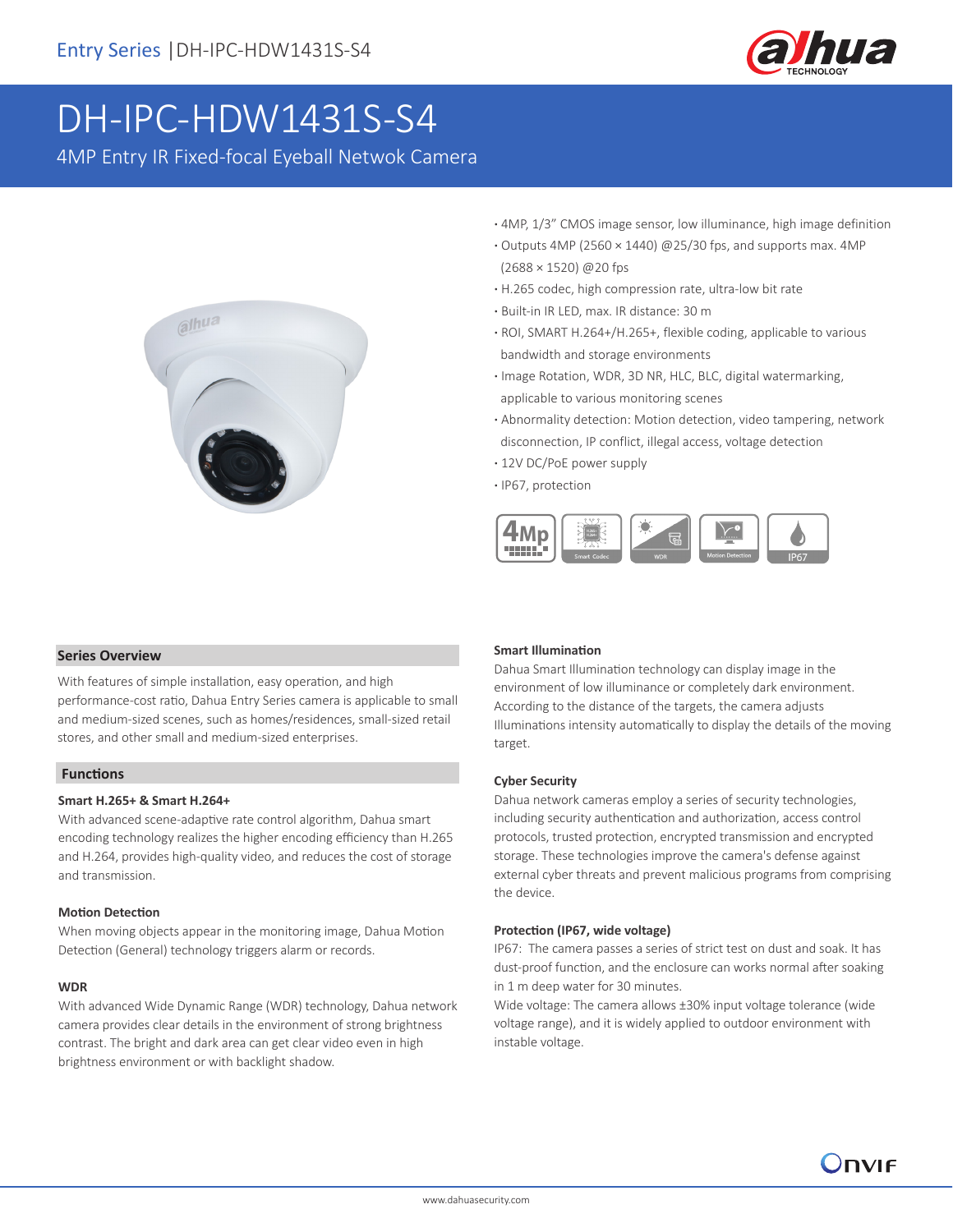# Entry Series |DH-IPC-HDW1431S-S4

# **Technical Specification**

Resolution

| Camera                          |                   |                                                                                                                                                          |                      |                     |                               |  |
|---------------------------------|-------------------|----------------------------------------------------------------------------------------------------------------------------------------------------------|----------------------|---------------------|-------------------------------|--|
| Image Sensor                    |                   | 1/3"4Megapixel progressive CMOS                                                                                                                          |                      |                     |                               |  |
| Max. Resolution                 |                   | 2688 (H) ×1520 (V)                                                                                                                                       |                      |                     |                               |  |
| <b>ROM</b>                      |                   | 128 MB                                                                                                                                                   |                      |                     |                               |  |
| <b>RAM</b>                      |                   | 128 MB                                                                                                                                                   |                      |                     |                               |  |
| <b>Scanning System</b>          |                   | Progressive                                                                                                                                              |                      |                     |                               |  |
| <b>Electronic Shutter Speed</b> |                   | Auto/Manual 1/3 s-1/100000 s                                                                                                                             |                      |                     |                               |  |
| S/N Ratio                       |                   | > 56 dB                                                                                                                                                  |                      |                     |                               |  |
| Min. Illumination               |                   | 0.03 Lux @ F2.0                                                                                                                                          |                      |                     |                               |  |
| <b>Illumination Distance</b>    |                   | 30 m (98.4 ft)                                                                                                                                           |                      |                     |                               |  |
| Illuminator On/Off Control      |                   | Auto/Manual                                                                                                                                              |                      |                     |                               |  |
| <b>Illuminator Number</b>       |                   | 12 (IR LED)                                                                                                                                              |                      |                     |                               |  |
| Pan/Tilt/Rotation Range         |                   | Pan: 0°-355°<br>Tilt: 0°-78°<br>Rotation: 0°-360°                                                                                                        |                      |                     |                               |  |
| Lens                            |                   |                                                                                                                                                          |                      |                     |                               |  |
| Lens Type                       |                   | Fixed-focal                                                                                                                                              |                      |                     |                               |  |
| Mount Type                      |                   | M12                                                                                                                                                      |                      |                     |                               |  |
| Focal Length                    |                   | $2.8 \text{ mm}$<br>3.6 mm                                                                                                                               |                      |                     |                               |  |
| Max. Aperture                   |                   | F2.0                                                                                                                                                     |                      |                     |                               |  |
| Field of View                   |                   | $2.8$ mm:<br>Horizontal: 93°<br>Vertical: 53°<br>Diagonal: 111°<br>$3.6$ mm:<br>Horizontal: 81°<br>Vertical: 44°<br>Diagonal: 95°                        |                      |                     |                               |  |
| Iris Type                       |                   | Fixed                                                                                                                                                    |                      |                     |                               |  |
| Close Focus Distance            |                   | 2.8 mm: 0.8 m (2.6 ft)<br>3.6 mm: 1.4 m (4.6 ft)                                                                                                         |                      |                     |                               |  |
|                                 | Lens              | Detect                                                                                                                                                   | Observe              | Recognize           | Identify                      |  |
| <b>DORI Distance</b>            | 2.8 <sub>mm</sub> | 50.0 m<br>(183.7 ft)                                                                                                                                     | 22.4 m<br>(73.5 ft)  | 11.2 m<br>(36.7 ft) | 15.1 m<br>$(18.4 \text{ ft})$ |  |
|                                 | 3.6 <sub>mm</sub> | 80.0 m<br>(262.5 ft)                                                                                                                                     | 32.0 m<br>(105.0 ft) | 16.0 m<br>(52.5 ft) | 8.0 m<br>(26.2 ft)            |  |
| Video                           |                   |                                                                                                                                                          |                      |                     |                               |  |
| Video Compression               |                   | H.265; H.264; H.264B; MJPEG(only supported<br>by sub stream)                                                                                             |                      |                     |                               |  |
| <b>Smart Codec</b>              |                   | Smart H.265+/ Smart H.264+                                                                                                                               |                      |                     |                               |  |
| Video Frame Rate                |                   | Main Stream:<br>2688 × 1520 (1 fps-20 fps)<br>2560 × 1440 (1 fps-25/30 fps)<br>Sub Stream:<br>704 × 576 (1 fps-20/25 fps)<br>704 × 480 (1 fps-20/30 fps) |                      |                     |                               |  |
| <b>Stream Capability</b>        |                   | 2 streams                                                                                                                                                |                      |                     |                               |  |

| <b>Bit Rate Control</b>   | CBR; VBR                                                                                                                                                                                                                                                              |  |
|---------------------------|-----------------------------------------------------------------------------------------------------------------------------------------------------------------------------------------------------------------------------------------------------------------------|--|
| Video Bit Rate            | H.264: 32 kbps-6144 kbps<br>H.265: 12 kbps-6144 kbps                                                                                                                                                                                                                  |  |
| Day/Night                 | Auto(ICR)/Color/B/W                                                                                                                                                                                                                                                   |  |
| <b>BLC</b>                | Yes                                                                                                                                                                                                                                                                   |  |
| <b>HLC</b>                | Yes                                                                                                                                                                                                                                                                   |  |
| <b>WDR</b>                | 120 dB                                                                                                                                                                                                                                                                |  |
| White Balance             | Auto/natural/street lamp/outdoor/manual/regional<br>custom                                                                                                                                                                                                            |  |
| Gain Control              | Manual/Auto                                                                                                                                                                                                                                                           |  |
| <b>Noise Reduction</b>    | 3D <sub>NR</sub>                                                                                                                                                                                                                                                      |  |
| <b>Motion Detection</b>   | OFF/ON (4 areas, rectangular)                                                                                                                                                                                                                                         |  |
| Region of Interest(RoI)   | Yes (4 areas)                                                                                                                                                                                                                                                         |  |
| <b>Smart Illumination</b> | Yes                                                                                                                                                                                                                                                                   |  |
| Image Rotation            | 0°/90°/180°/270° (Support 90°/270° with 2688 × 1520<br>resolution and lower.)                                                                                                                                                                                         |  |
| Mirror                    | Yes                                                                                                                                                                                                                                                                   |  |
| <b>Privacy Masking</b>    | 4 areas                                                                                                                                                                                                                                                               |  |
| Alarm                     |                                                                                                                                                                                                                                                                       |  |
| Alarm Event               | Network disconnection; IP conflict; motion detection;<br>video tampering; illegal access; voltage detection;<br>security exception                                                                                                                                    |  |
| Network                   |                                                                                                                                                                                                                                                                       |  |
| Network                   | RJ-45 (10/100 Base-T)                                                                                                                                                                                                                                                 |  |
| <b>SDK and API</b>        | Yes                                                                                                                                                                                                                                                                   |  |
| <b>Cyber Security</b>     | Video encryption; firmware encryption; configuration<br>encryption; Digest; WSSE; account lockout; security logs;<br>IP/MAC filtering; generation and importing of X.509<br>certification; syslog; HTTPS; 802.1x; trusted boot; trusted<br>execution; trusted upgrade |  |
| Protocol                  | IPv4; IPv6; HTTP; TCP; UDP; ARP; RTP; RTSP; RTCP;<br>RTMP; SMTP; FTP; SFTP; DHCP; DNS; DDNS; QoS; UPnP;<br>NTP; Multicast; ICMP; IGMP; NFS; PPPoE; Bonjour                                                                                                            |  |
| Interoperability          | ONVIF (Profile S/Profile G/Profile T); CGI; Milestone;<br>Genetec; P2P                                                                                                                                                                                                |  |
| User/Host                 | 20                                                                                                                                                                                                                                                                    |  |
| Storage                   | FTP; SFTP; NAS                                                                                                                                                                                                                                                        |  |
| <b>Browser</b>            | IE<br>Chrome<br>Firefox                                                                                                                                                                                                                                               |  |
| Management Software       | Smart PSS; DSS; DMSS                                                                                                                                                                                                                                                  |  |
| Mobile Phone              | IOS; Android                                                                                                                                                                                                                                                          |  |
| Certification             |                                                                                                                                                                                                                                                                       |  |
| Certifications            | CE-LVD: EN62368-1<br>CE-EMC: Electromagnetic Compatibility Directive<br>2014/30/EU<br>FCC: 47 CFR FCC Part 15, Subpart B                                                                                                                                              |  |
| Power                     |                                                                                                                                                                                                                                                                       |  |
| Power Supply              | 12V DC/POE (802.3af)                                                                                                                                                                                                                                                  |  |

2688 × 1520 (2688 × 1520); 2560 × 1440 (2560 × 1440); 2304 × 1296 (2304 × 1296); 1080p (1920 × 1080); 1.3M (1280 × 960); 720p (1280 × 720); D1 (704 × 576/704 × 480); VGA (640 × 480); CIF (352 × 288/352 ×240)